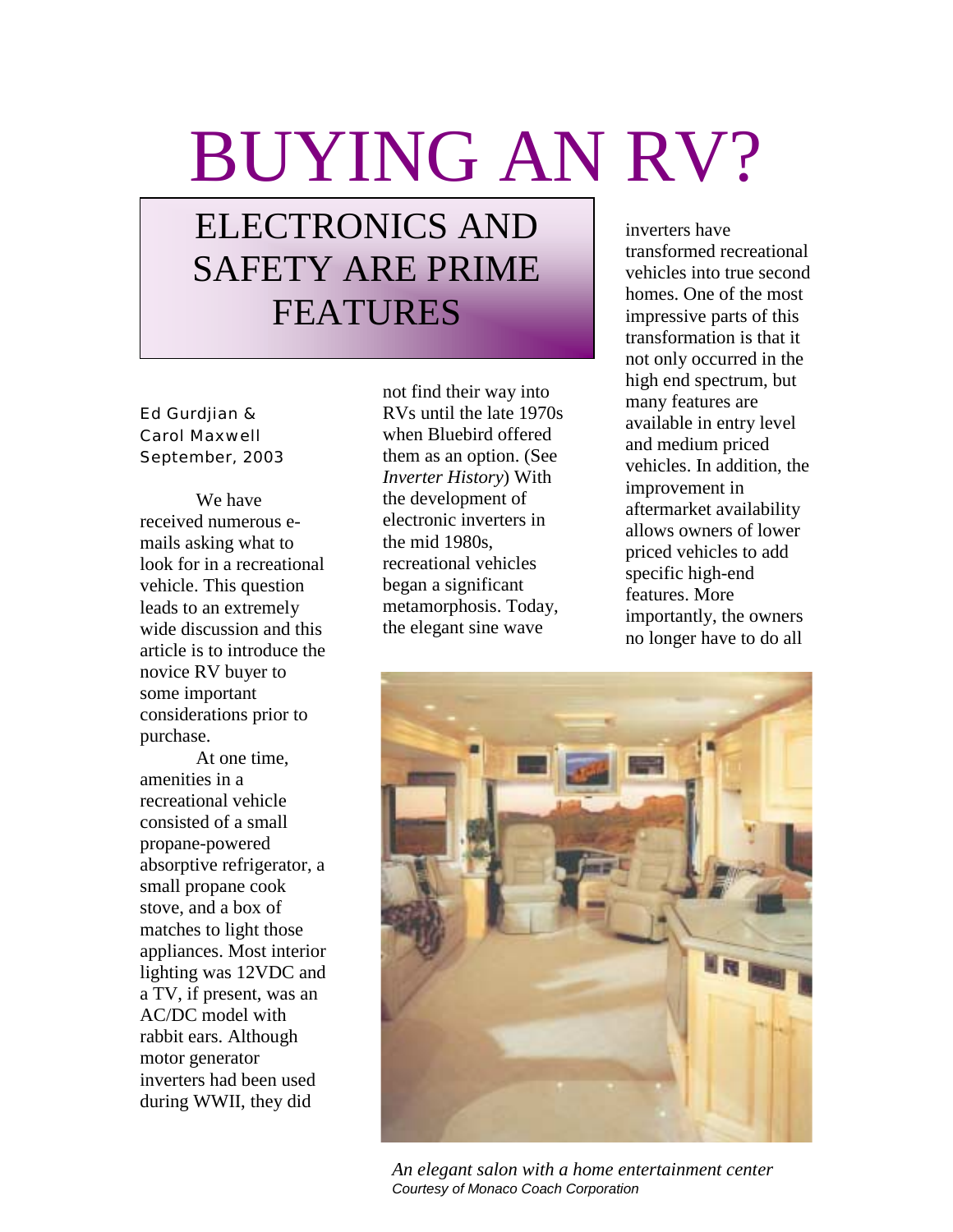the work themselves. There are many RV service facilities that have certified technicians who will install equipment and make whatever conversions may be necessary.

The motorhome kitchen has evolved into a complete food preparation facility. There are built-in electric or gas ranges/ovens, microwave/convection ovens, side-by-side refrigerator/freezers, coffee makers, power stations for electric appliances, dishwashers, and trash compactors.

Alarm systems have become very sophisticated. They not only protect entries and windows, but they can be configured to monitor cargo bays. They incorporate motion detectors to monitor the full perimeter of the motorhome, and they can integrate an alarm to protect a towed vehicle.

Nearly every coach has an entertainment center. TVs are flat screen LCDs or plasma screens in a wide variety of sizes up to a whopping 42 inch version. They can be permanently mounted or dramatically unfold

from the ceiling with the touch of a button. Hiline stereo surround systems fill the interiors with exquisite sound. Some even have a second entertainment center in a patio side cargo bay so that electronic sights and sounds are readily available outdoors. Of course, satellite radio is available whether you are rolling down the highway or parked at your favorite get-away.

systems and, of course, in-motion satellite systems. The GPS navigation systems include laptop computer stations mounted on the co-pilot side, and indash devices that are voice activated. These optional systems can be pricey, but people who use them say they are worth the cost. In selecting

which components are installed, electric consumption ratings



*Laptop workstation in co-pilot area for convenient Wireless communication and navigation Courtesy of Monaco Coach Corporation*

Since a motorhome is meant to move down the highway, they are now sporting navigation

should be scrutinized. The power system, including the battery bank, inverter/charger, and AC generator must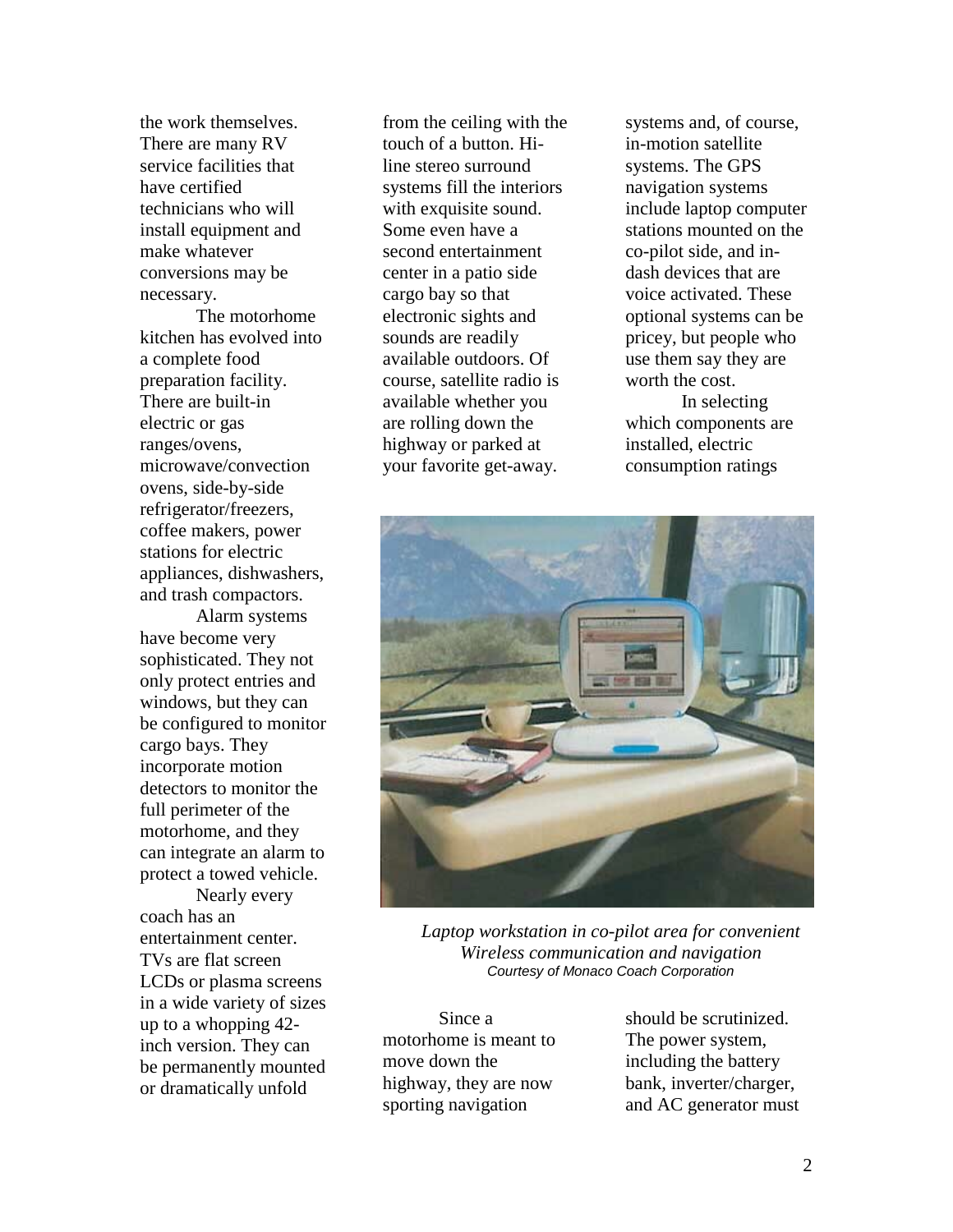be adequately sized to supply sufficient power



**ONEPLACE Systems control Center** *Courtesy of Winnebago Industries, Inc. Unauthorized use not permitted.*

if the owner wants to have a degree of independence from power poles. Some manufacturers offer a systems control center which monitors all the systems in one location. These not only include the electrical system, but also water and waste levels, generator controls and other frequently used gauges and switches. In addition, there are some very sophisticated devices that monitor electrical consumption

and can shut down secondary systems when power demand suddenly increases. When the demand decreases, the secondary systems are reactivated. This prevents those pesky campground circuit breakers from popping off-which can be not only annoying, but very inconvenient. In a highly optioned coach, this is a very desirable option.

Another breakthrough is that wireless technology has evolved to make it practical for use in recreational vehicles. Manufacturers now have the capability to provide product diagnosis and support even when your home does not stay in one place. A communication system like On-Star is able to track your vehicle anywhere in the country. After a buyer looks at all the features a recreational vehicle offers, he needs to determine which ones are necessary, which ones he wants, and which ones he can afford. When he finds a manufacturer that he believes will satisfy those needs, there is still more to consider. A buyer must now look beyond the electronic

and cosmetic appeal to safety and construction. Safety has always been a major component of RVing. Percentage wise, recreational vehicles probably have more carbon monoxide detectors, smoke detectors, and fire extinguishers than permanent homes. However, safety goes beyond those standard devices. The chassis and its engine, suspension, cooling system, transmission, brakes, and GVWR (Gross Vehicle Weight Rating) must support the loaded weight of the vehicle. We all want to take everything we own with us, but we need to make sure the RV we buy can perform safely. A manufacturer should publish the dry and wet weight of their vehicles. The wet weight includes a full fresh water tank, full fuel tank(s) and full LP gas, if so equipped. The difference between the wet weight and the GVWR will tell you how much cargo you can carry-don't forget that that includes the driver and passengers, including pets. Construction must also provide for balancing the load side to side as